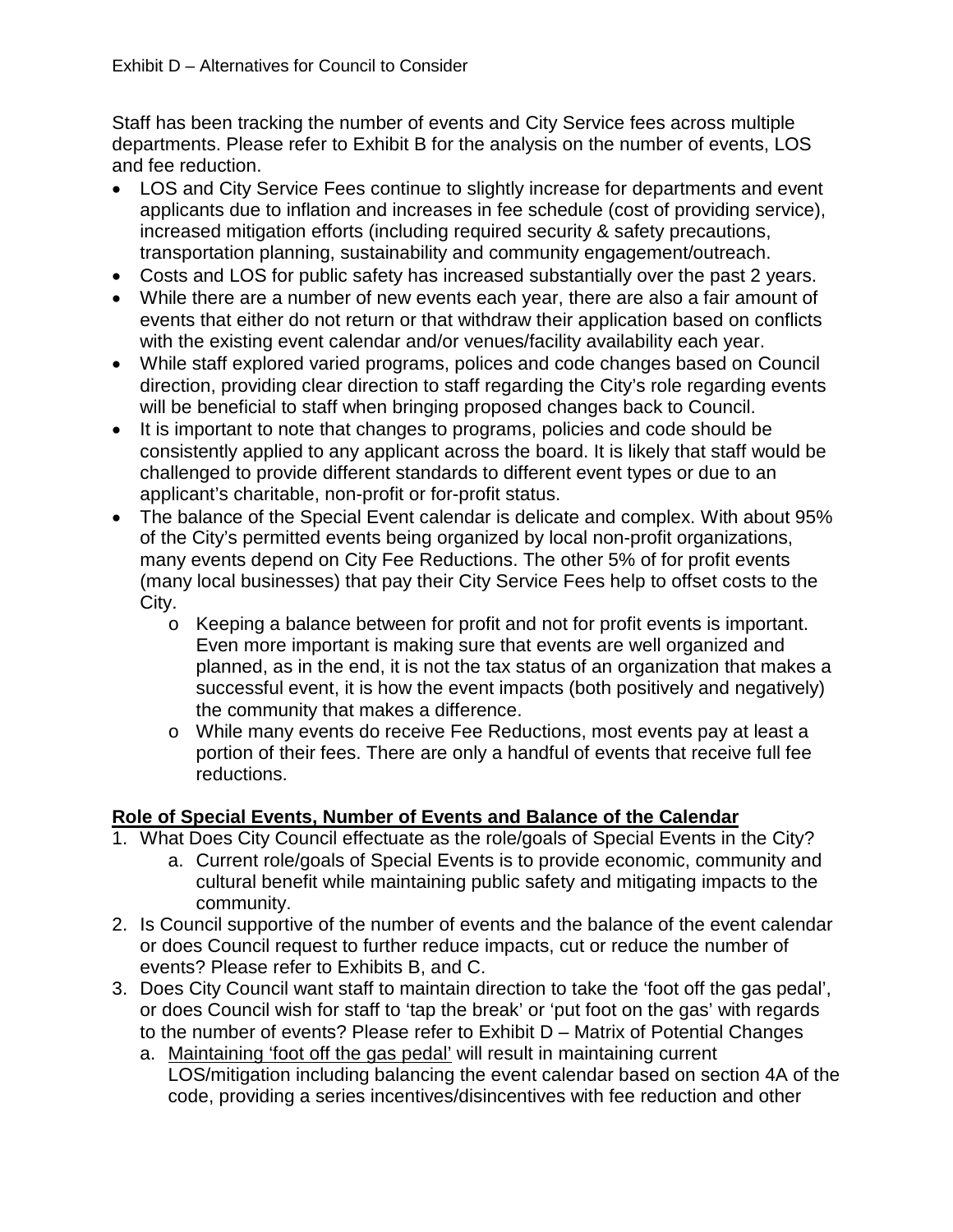programs to gain positive reduction in event impacts. New items for staff to explore would include protecting some weeks in the shoulder season unless the event is compelling to the community, and black out peak weekends in the summer to further restrict events on weekends that are already busy, and creating a quarterly application process for events.

- i. This would continue to put some pressure on events, but allow the City to continue to facilitate events that provide community, cultural and economic value to the City, as well as, align with City Council and community goals. This option may also explore how to incentivize more locally focused events, as well as, building a year round community in alignment with Council's goals.
- b. 'Tapping/Hitting the breaks' may result in reducing (cutting/denying) events on the existing calendar, creating defined no event time periods on the calendar and hard restrictions prohibiting any new events during certain peak times of the year and/or placing further financial responsibility on events with regards to LOS and City Service fees, and would explore would also reduce the scale (attendance) and/or number of events. Staff could also recommend changing application timeline for all events to quarterly review so that they come to Council all at once instead of on an event by event basis.
	- i. This will reduce the City's role in facilitating events regardless of their value and send a clear message to the applicants as well as the community regarding the City's role in events. This option will have strong impacts to both the local community and economy, and may reduce the City's role in creating a year round community.
- c. 'Foot on the gas' approach would result in facilitating events and actively recruiting events to apply to be held in Park City and may include increasing the City's role in financially supporting existing and new events and further building out a year round event calendar. While staff does not believe this is Council's current direction, staff wanted to remind Council of the difference between this option and 'Foot Off the Gas' or 'Tapping or Hitting the Break'
	- o This will increase the City's role in facilitating events and while this will cause additional impacts to the City and community as well as have budget implications, will also help to further create a year round community and resort destination.

#### Possible changes regarding the role, number of and balance of event calendar:

- 1. Can Council provide more clear direction on the role/goals of Special Events and give staff a year to cull?
- 2. Is Council supportive of protecting the event calendar in the shoulder seasons (fall/spring) v and creating blackout dates in the busy season (winter/summer)?
- 3. Should staff explore creating a nonevent weekend or month? Are there any exceptions to this that Council would consider to approve events during these time periods?
- 4. Should staff explore creating a quarterly application process that would allow staff to bring all many events to Council for approval at once instead of on an event by event basis?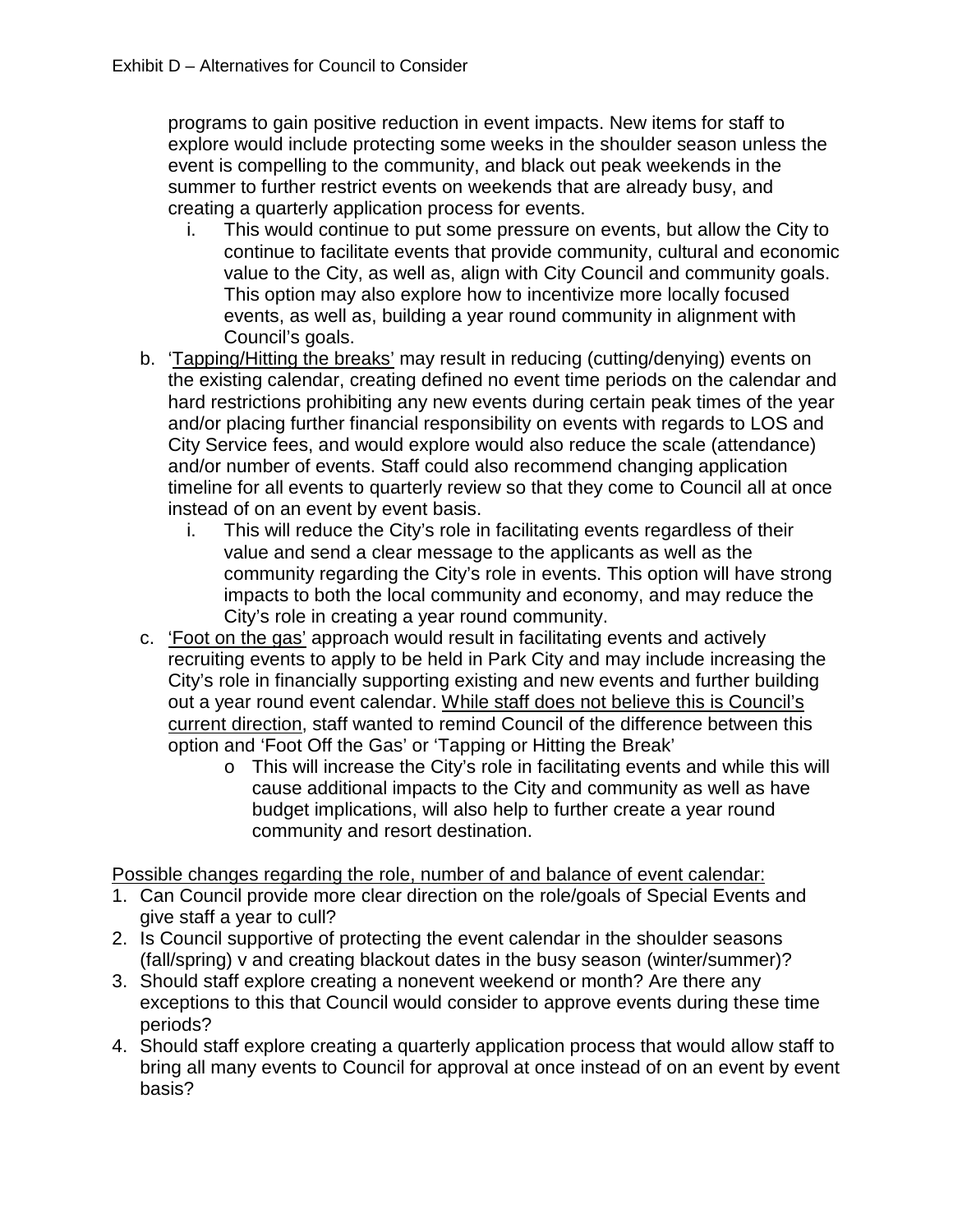### **Level of Service Provided at Events**

Since Council gave direction to staff to 'take the foot off the gas pedal' staff has made a series of changes to the way they permit and mitigate events. Many events have been significantly changed for example Ragnar, 4<sup>th</sup> of July, Sundance Film Festival, Arts Festival, Park Silly Sunday Market.

- Changes have included many 'carrot' approaches including increased and proactive engagement and communications, sustainability plans/ green event pilot program, various transportation initiatives (increased transit, dynamic, consistent and predictable parking plans, and increased residential mitigation/enforcement) as well as increased public safety due to national and international security concerns which has resulted in a formalized risk assessment.
	- $\circ$  Staff hosted a round table with event applicants to discuss the opportunities and challenges of Special Event Sustainability Standards and will be returning to a subsequent council meeting to discuss that topic. This is important, sustainability standards are one of the criteria directly tied to Special Event Fee Reduction.
- Departments have increased such services through the budget process based on specific requests from Council as these topics critical and top priorities.
- Special Events Department has also been required to increase the level of mitigation in these areas to either maintain standards or in many cased have had to increase Level of Service for major events to effectuate change (2017 –  $4<sup>th</sup>$  of July, Arts Festival, Park Silly Sunday Market, Miners Day, Halloween and more recently Sundance Film Festival).
- As staff coordinates between departments, we have been able to create predictable costs both to departments and event applicants.
- While the strategies to mitigate and reduce event impacts to the local community/residents and have been well received, they are growing in cost and create additional staffing pressures on both the City and event applicants.
	- o Every special event has a cost associated with it. Council should decide whether the event organizer pays for those cost or those paying taxes in the City (residents and visitors) will pay for it. Every year the cost of putting on events goes up and adds puts pressure on the City's budget.
	- o Budget resources are finite and as staff tries to determine where the best place to allocate resources it must balance the needs between Community Critical and Top Priorities as well as essential services. As special event mitigation and security efforts have increased dramatically in recent years, staff is asking Council for clear direction on these efforts.

#### Questions for Council:

1. Is Council supportive of the current LOS/mitigation being provided at events including increased public safety, transportation/parking/residential neighborhood protection, sustainability, community engagement?

### **Role and Amount of Special Event City Service Fee Reduction**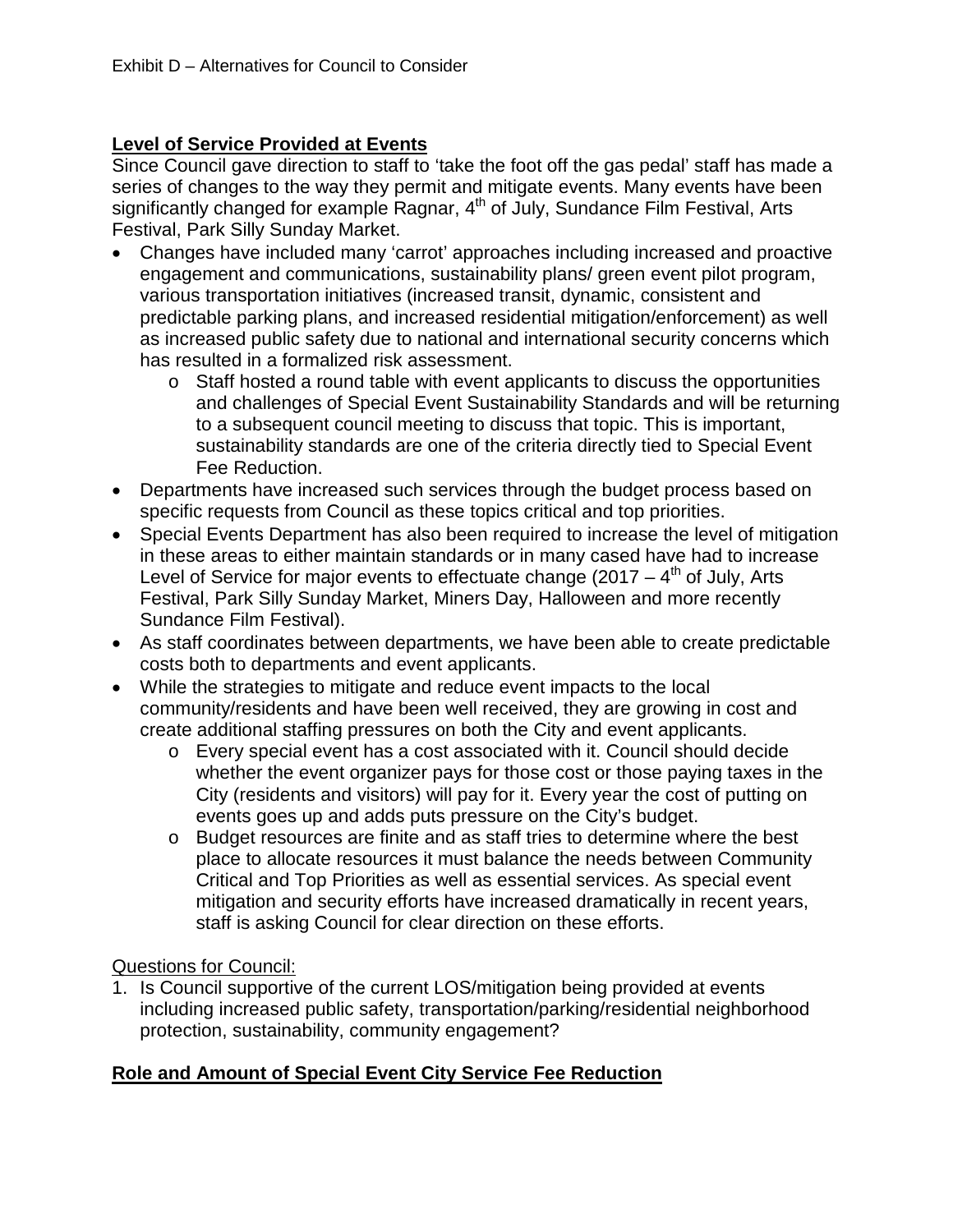Special City Service Fee Reduction provides an opportunity to event applicants to reduce City fees, while maintaining positive economic, cultural and community benefits – rather through indirect revenues or community place making. Fee Reduction, also provides a series of desired outcomes directly tied to Council's critical priorities – specifically Transportation, Energy (Sustainability), and Social Equity.

- The Fee Reduction Process has increased fiscal responsibility of both departments and applicants. This process continues to facilitate events that achieve City Council goals while incentivizing impact reduction.
- The City's funding does not have requirements regarding marketing outside of our community. Many other sources of funding (Restaurant, Chamber Special Event Grants etc…) require out of area marketing to drive business. If the City reduces their role in Special Event City Fee Reduction, applicants may rely more heavily on other funding that requires marketing to out of area visitors.

## Questions for Council:

- 1. What does Council effectuate as their role in providing Special Event Fee Reduction?
- 2. Who should pay for increased LOS/mitigation City or Event Applicants?
	- a. Is Council supportive of increasing the annual Special Event Fee Reduction Threshold based on cost inflation and increased LOS or does Council want to put these increased costs back on applicants?

Possible changes to the Fee Reduction Process for staff to explore include:

- a. Create an application limit to reduce the number of times applicants can apply for fee reduction and make applicants more fiscally responsible.
- b. Explore additional Fee Reduction Criteria based on Council's direction regarding their role in Special Events?
- c. Require additional reporting post event if the applicant receives fee reduction (more than event debrief and invoice). If Council wishes for staff to explore this item, Council should be clear on the goals of such financial reporting.

# **Approval Authority Regarding Special Events**

The City Council retains full authority over event approvals, including smaller events which they have delegated their approval authority to Staff.

- Staff evaluates each Special Event Application based on section  $4A$  of the municipal code.
	- o Staff has the authority to approve/deny Level 1, Level 2 or Level 3 Special Events which have not substantially changed, year over year.
	- o Staff makes recommendations to City Council regarding the approval/denial of any new Level 3 Special Event or any Level 3 Special Event with substantial changes.
- City Council has the authority to approve new Level Three Special Events, or Level Three Special Events that have substantial changes.
- City Council retains the final authority for any appeals regarding Special Event denials.
- SEAC's role is to advise and provide recommendations to City Council from a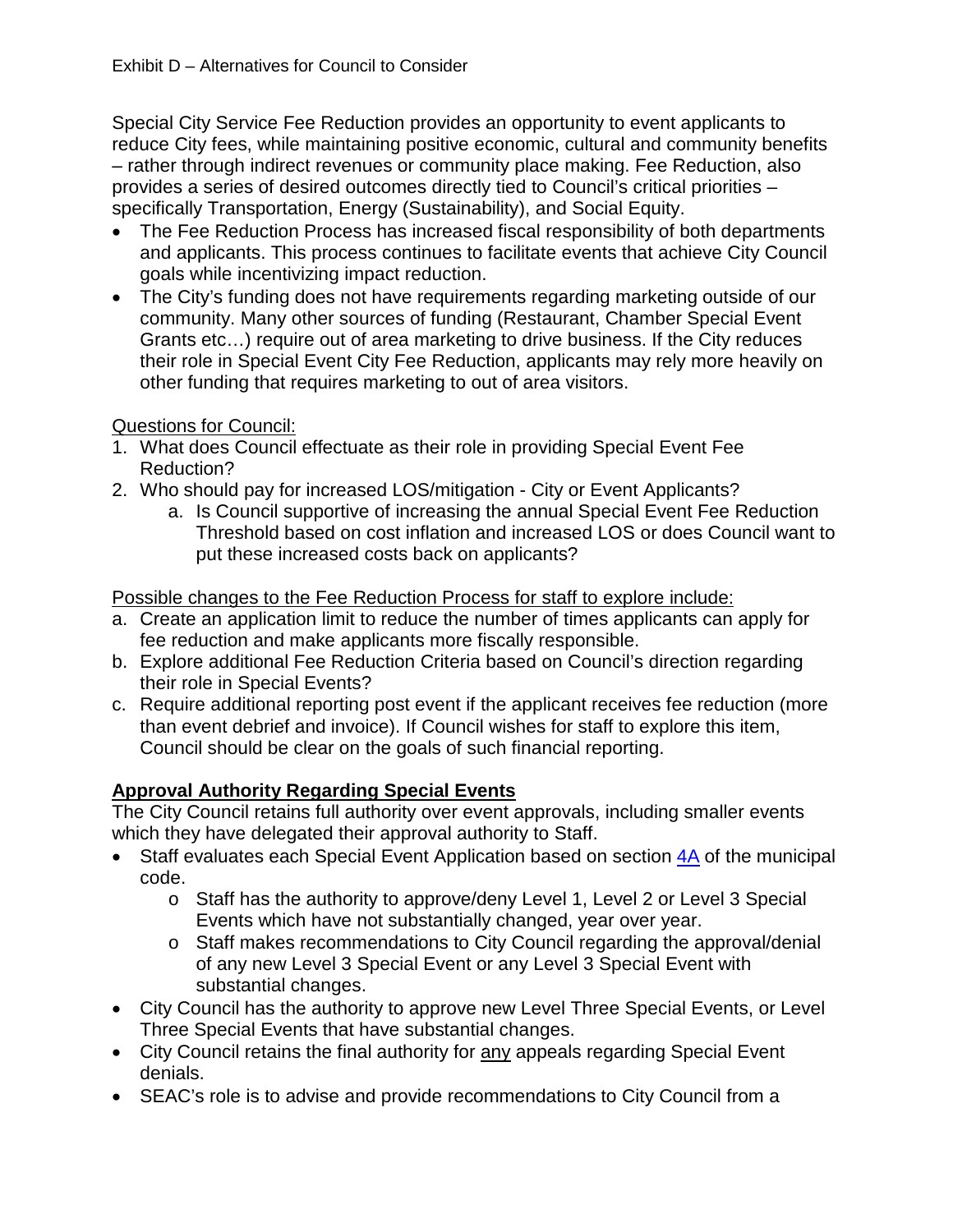community perspective regarding event debrief, event prioritization and threshold and city service fee reduction policy in Park City. SEAC's role is purely advisory, and currently SEAC does not have authority to review proposed new events.

• Staff balances many perspectives when evaluating events – from community and economic benefit, departmental coordination, and jurisdictional partners (such as County and School District) and community stakeholders (such as HPCA, Chamber, Resorts and Restaurant/Lodging Associations).

#### Questions for Council to consider:

- 1. Does Council want to explore changing their authority over Special Events (Does council desire more authority or less authority regarding event approvals?)
- 2. Does Council want to defer authority to an Event Commission (staff, community stakeholders and community members)?
- 3. Does Council want to defer event denials/appeals to SEAC before coming to Council? Changes to Council's Approval Authority will require code changes, and would also likely have an effect on SEAC's role.

### **4. Modifications**

Council could discuss other options for any of the above for staff to explore. Council should be clear on what they believe the City's role is on events.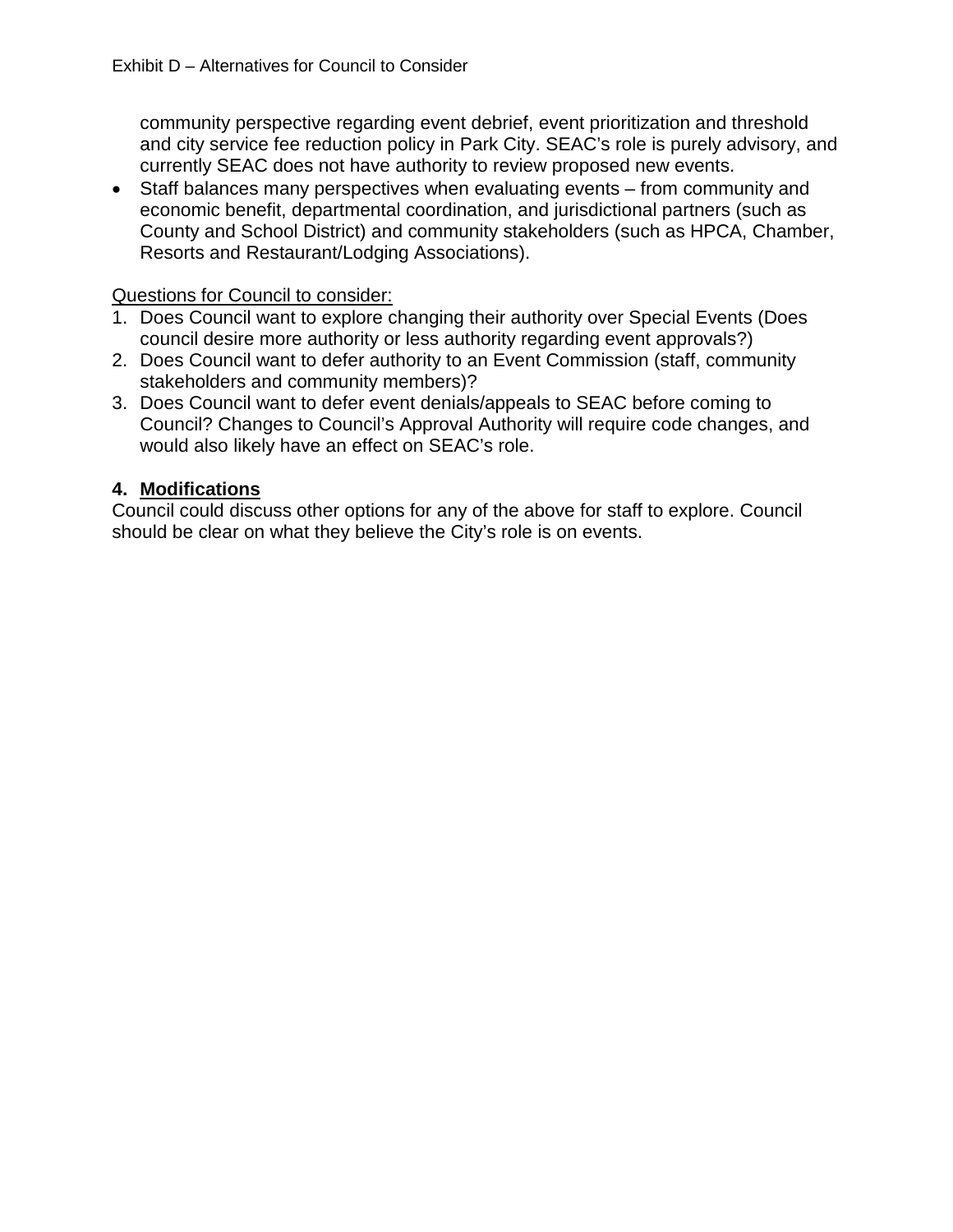|                                                                                                                                                                                                                               | Pros                                                                                         | 1 year, longer?<br>How Soon?<br>Immeadiate, 6 mos, | Requires Code<br><b>Changes</b> | <b>Cost to applicants</b> | Resources to City<br><b>Time/Staffing</b> | <b>Costs to City</b> | <b>Engagement</b><br>Community | Public Safety | Sustainability | Transportation | <b>Social Equity</b> | Community | Economic Impact | Occupancy |                                                                                                   |                        |
|-------------------------------------------------------------------------------------------------------------------------------------------------------------------------------------------------------------------------------|----------------------------------------------------------------------------------------------|----------------------------------------------------|---------------------------------|---------------------------|-------------------------------------------|----------------------|--------------------------------|---------------|----------------|----------------|----------------------|-----------|-----------------|-----------|---------------------------------------------------------------------------------------------------|------------------------|
| wants to Facilitate<br>May impact events that Council                                                                                                                                                                         | all at once<br>Council would review new events                                               | 1 year (Jan 2019)                                  | ×                               |                           |                                           |                      |                                |               |                |                |                      |           |                 |           | deadline for all events<br>Quarterly event application                                            |                        |
| round community<br>creating a year<br>Works against                                                                                                                                                                           | Shoulder Seasons<br>Remain Quiet                                                             | Immediate                                          | ξ                               |                           |                                           |                      |                                |               |                |                |                      |           |                 |           | Seasons<br><b>Protect Shoulder</b>                                                                |                        |
| May remove events<br>wants.<br>that<br>Council/Communit                                                                                                                                                                       | more events apply.<br>Seasons so no<br>Dates for Peak<br><b>Creates Blackout</b>             | Immediate                                          | ×                               |                           |                                           |                      |                                |               |                |                |                      |           |                 |           | <b>Summer/Winter</b><br>Seasons?<br><b>Protect Peak</b>                                           |                        |
| Costs may increase<br>year over year.                                                                                                                                                                                         | advance.<br>planned for in<br>and<br>Events can be<br>Important Economic<br>Community        | Immediate                                          | ζ                               |                           |                                           |                      |                                |               |                |                |                      |           |                 |           | Eve<br><b>Grandfather Some</b><br>sure                                                            |                        |
| anything. New events that<br>negative)<br>differently (positive and<br>effect the community<br>different impacts that<br>are proposed may have<br>may see this as not doing<br>Community Members                              | fall off.<br>May allow opportunities<br>for new events as others                             | Immediate?                                         | Š                               |                           |                                           |                      |                                |               |                |                |                      |           |                 |           |                                                                                                   |                        |
| received from Trails and<br>May reduce revenues<br>event types and venues<br>positive economic beneifit<br>alignment.<br>of these events. Removes<br>Tield Rentals. May reduce                                                | for local use.<br>access to fields and trails<br>residents/community better<br><b>Allows</b> | Immediate                                          | Š                               |                           |                                           |                      |                                |               |                |                |                      |           |                 |           | <b>Cap Number of</b>                                                                              | Staff                  |
| Parades etc) This task<br>to Council expectation.<br>may not produce results up<br>closures to mitigate impacts<br>parking removal/ road<br>Concerts on Lower Main,<br>(Arts Fest, Tour of Utah,<br>Many large events require | May significantly reduce<br>business impacts).<br>community (residenti and                   | Immediate                                          | <b>NA</b>                       |                           |                                           |                      |                                |               |                |                |                      |           |                 |           | that require parking<br>Change location of events<br>Reduce number of events/<br>removal and road | <b>Recommendations</b> |
| $\boldsymbol{\Phi}$<br>individuals who want to attend<br>create strain on at risk/need<br>charge/community events. May<br>attendance at free of<br>May be challenging to control<br>vents.                                    | Reduces impacts by controlling<br>attendance.                                                | Immediate                                          | Š                               |                           |                                           |                      |                                |               |                |                |                      |           |                 |           | Keep Events but Reduce<br>Attendance/Impacts                                                      |                        |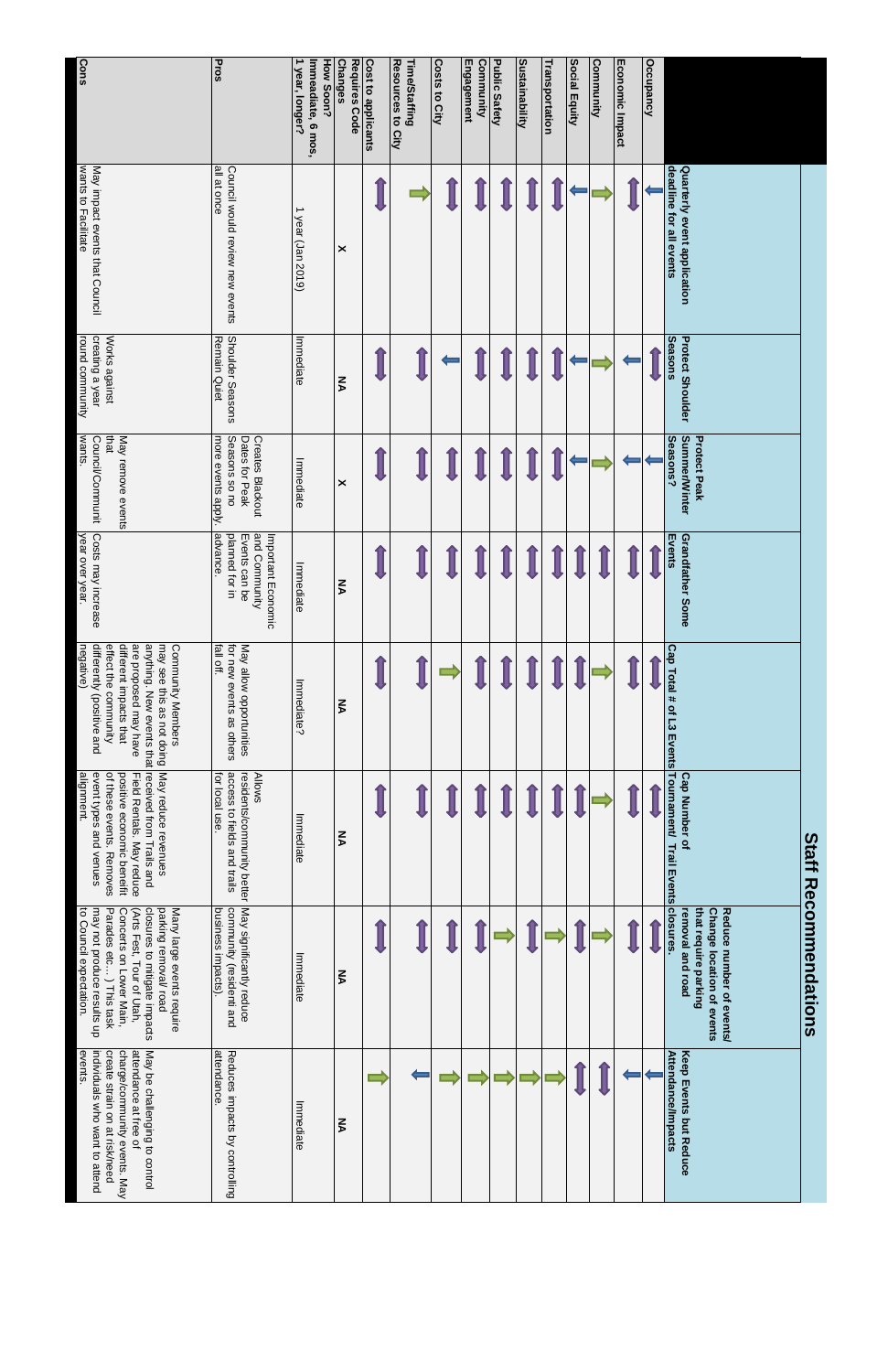| towards reducing events.<br>may see this as not working<br>Some community members                 | we can continue to refine this<br>process.<br>have been doing, however,<br>This is status quo of what we                                                   | Immediate       | ξ         |  |  |  |  |  | <b>Sustainability and</b><br>Mitigation of event Impacts<br>economic benefit<br>incentivize community and<br><b>Continue/Increase</b><br>Transportation and |                     |
|---------------------------------------------------------------------------------------------------|------------------------------------------------------------------------------------------------------------------------------------------------------------|-----------------|-----------|--|--|--|--|--|-------------------------------------------------------------------------------------------------------------------------------------------------------------|---------------------|
| events.<br>as further facilitating<br>members may see this<br>Some community                      | annual threshold?<br>fees rise, so should<br>cost of mitigation and<br>carrot, bigger results? As<br>Incentivizes results that<br>Council desires - bigger | Immediate       | ξ         |  |  |  |  |  | Increase Annual Fee<br>Reduction Threshold                                                                                                                  |                     |
| stand on their own.<br>because they<br>Simply go away<br>Some events may<br>cannot afford to      | notice, that they<br>Serivices.<br>depend on City<br>cannot always<br>Puts events on                                                                       | Immediate       | <b>NA</b> |  |  |  |  |  | apply for Fee<br>Reduction<br>Limit # of Times to<br>Application                                                                                            |                     |
| accesss).<br>traffic, residential<br>community impacts (noise,<br>May cause some                  | community.<br>impactful to the<br>events that are less<br>and deregulates smaller<br>Requires less staff time,                                             | 6 mos           | ×         |  |  |  |  |  | Events on Private<br>Deregulate Permitting<br>Property                                                                                                      |                     |
| Council wants to Facilitate events<br>May impact events that                                      | events all at once<br>Council would review new                                                                                                             | Immediate       | ×         |  |  |  |  |  | application for new<br>events<br><b>Bi-annual event</b>                                                                                                     |                     |
| May not further deter                                                                             | forward before application<br>ui si<br>Gives consent to move                                                                                               | Immediate       | ŠΣ        |  |  |  |  |  | create preapplication<br><b>Create Event Pipeline -</b><br>process                                                                                          |                     |
| opportunities.<br>suffer from missed<br>community alike may<br>Local and Business                 | this as positive way to<br>Community may percieve percieve this as a<br>reduce event impacts                                                               | 1 year          | ξ         |  |  |  |  |  | No New L3 Events<br>events)<br>(Moretorium on L3                                                                                                            |                     |
| opportunities.<br>will suffer from missed<br>Business community<br>Both Local and                 | events.<br>positive way to reduce<br>Some community may                                                                                                    | 1 year          | ×         |  |  |  |  |  | on any new event)<br>Period (Moretorium<br><b>No New Events</b>                                                                                             |                     |
| and economic benefits<br>implications on<br>of events.<br>May have serious<br>community, cultural | Will further reduce<br>events in Park City.                                                                                                                | 6 mos to 1 year | ×         |  |  |  |  |  | from the Exsisting<br><b>Cut/Remove events</b><br><b>Event Calendar</b>                                                                                     | <b>Additional</b>   |
| as being strong enough to<br>reduce event impacts.<br>members may not see this<br>Some community  | community changes<br>and event offerings as<br>Balances event calendar                                                                                     | Immediate       | ξ         |  |  |  |  |  | as others go away<br>Allow # of new Events                                                                                                                  | <b>Alternatives</b> |